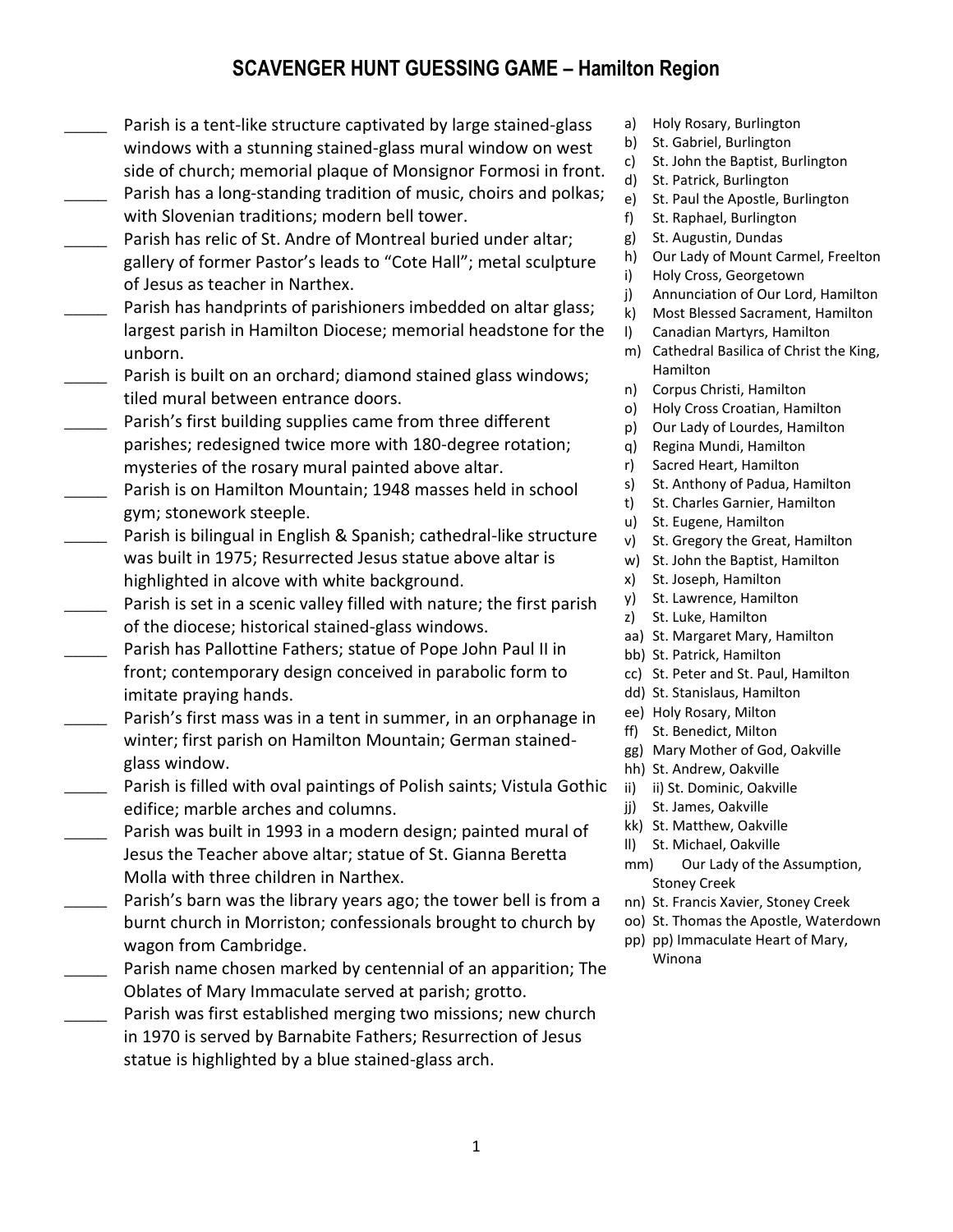- Parish of grey stone is built on the east mountain; entrance arch of stained glass leads into a huge church; tiled mural of disciples at the foot of Jesus behind altar.
- Parish began as a mission church in 1849; mission chapel was called "The Little Flower"; after a fire new church was built in a new location in 1952.
- Parish's fan shaped seating surrounds altar; 21 stained glass windows throughout parish with "Queen of the World" window in adoration chapel.
- Parish's first church was built as a basement only; main church completed ten years later; CWL celebrates seventy years in the League.
- Parish is the hub of the community; sheath of grain altar design; high ceilings and wooden walls frames Jesus on the Cross.
- Parish celebrated a golden jubilee; Stations of the Cross installed in 1909; Homeless Jesus statue outside parish.
- Parish first started as an army barrack; stained glass windows of grape vines symbols location of parish; adoration chapel dedicated to St. Therese of Lisieux
- Parish was the first Italian parish with a Scalabrinian priest; began as a mission church by later built a new church in 1954; two levels of windows outline the church.
- Parish was a mission church of two different parishes, one in 1846 and one in 1877; new church built in 1998 with skylight featured; three images of patron saint through church. Parish features 82 German stained-glass windows; pipe organ
- has 5,000 pipes; limestone church built in 1933.
- Parish was first built in 1960 with Franciscan Friars as pastors; a house of windows frames the new church entrance; rotating worship space.
- Parish's garden of saints; beautiful mural of Jesus Crucifixion behind altar; white steel bell tower.
- Parish was a Jewish synagogue; two carved stone tablets entombed in exterior wall; porthole shaped windows. Parish welcomes all with a marble statue of the Blessed
- Mother; church wears a crown; peaceful garden.
- Parish is built in Norman Romanesque style whose basement housed theatre rooms; blue ceilings and Norman arches.
- Parish is the largest in the diocese; newly renovated church has most feeder schools; Italian and Polish priests were here.
- Parish is under construction now; multicultural church; motto "All people are to be welcomed as if they were Christ".
- Parish is home to past Diocesan President; half brick wall in sanctuary; parish centre named after a Monsignor.
- a) Holy Rosary, Burlington
- b) St. Gabriel, Burlington
- c) St. John the Baptist, Burlington
- d) St. Patrick, Burlington
- e) St. Paul the Apostle, Burlington
- f) St. Raphael, Burlington
- g) St. Augustin, Dundas
- h) Our Lady of Mount Carmel, Freelton
- i) Holy Cross, Georgetown
- j) Annunciation of Our Lord, Hamilton
- k) Most Blessed Sacrament, Hamilton
- l) Canadian Martyrs, Hamilton
- m) Cathedral Basilica of Christ the King, Hamilton
- n) Corpus Christi, Hamilton
- o) Holy Cross Croatian, Hamilton
- p) Our Lady of Lourdes, Hamilton
- q) Regina Mundi, Hamilton
- r) Sacred Heart, Hamilton
- s) St. Anthony of Padua, Hamilton
- t) St. Charles Garnier, Hamilton
- u) St. Eugene, Hamilton
- v) St. Gregory the Great, Hamilton
- w) St. John the Baptist, Hamilton
- x) St. Joseph, Hamilton
- y) St. Lawrence, Hamilton
- z) St. Luke, Hamilton
- aa) St. Margaret Mary, Hamilton
- bb) St. Patrick, Hamilton
- cc) St. Peter and St. Paul, Hamilton
- dd) St. Stanislaus, Hamilton
- ee) Holy Rosary, Milton
- ff) St. Benedict, Milton
- gg) Mary Mother of God, Oakville
- hh) St. Andrew, Oakville
- ii) ii) St. Dominic, Oakville
- jj) St. James, Oakville
- kk) St. Matthew, Oakville
- ll) St. Michael, Oakville
- mm) Our Lady of the Assumption, Stoney Creek
- nn) St. Francis Xavier, Stoney Creek
- oo) St. Thomas the Apostle, Waterdown
- pp) Immaculate Heart of Mary, Winona